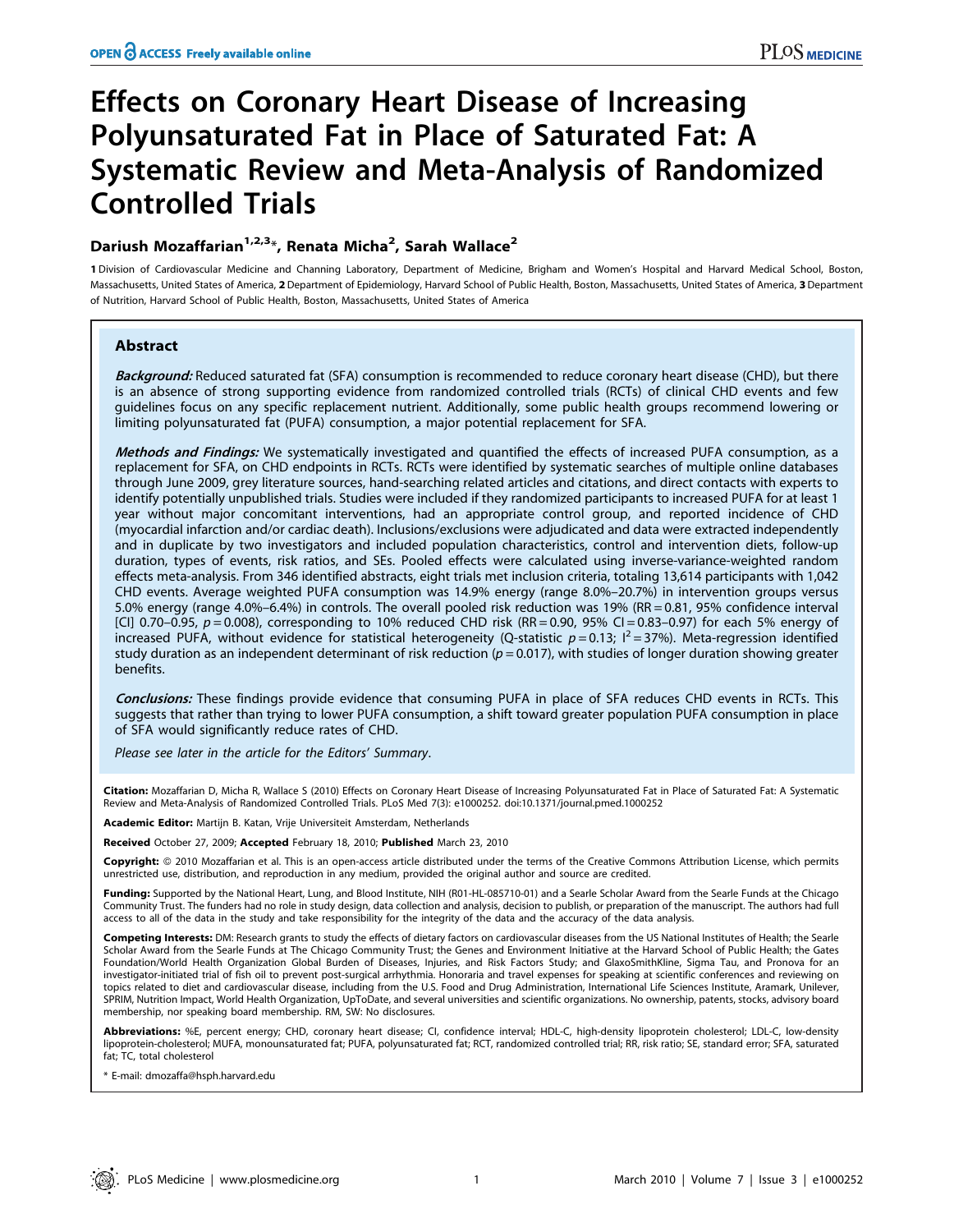## Introduction

Reduction in saturated fatty acid (SFA) consumption is traditionally a major focus of dietary recommendations to reduce coronary heart disease (CHD) risk. However, effects of such a strategy on clinical CHD events are surprisingly poorly established in both randomized controlled trials (RCTs) [1–8] and prospective cohort studies [9]. Prior meta-analyses of RCTs have either studied the effects of very heterogeneous dietary fat interventions on very heterogeneous combinations of cardiovascular outcomes [10], or studied effects of dietary fat interventions on intermediate risk markers, such as blood lipids [11]. Furthermore, although dietary guidelines often recommend reduction in SFA consumption, such guidelines often do not highlight any specific nutrient as preferable for replacing SFA in the diet [12–14], implying that any macronutrient replacement (unsaturated fats, carbohydrate, or protein) will produce similar effects.

Consumption of polyunsaturated fatty acids (PUFA) lowers the total:high-density lipoprotein cholesterol (TC:HDL-C) ratio, perhaps the best single lipid predictor of CHD risk [15], to a greater extent than carbohydrate or any other major class of fatty acids [11]. PUFA consumption may also improve insulin resistance [16,17] and reduce systemic inflammation [18–20]. These effects on risk factors suggest that PUFA may be an ideal replacement for SFA in the population. However, surprisingly, some scientists and organizations argue that consumption of n-6 PUFA, by far the predominant dietary PUFA, will actually increase CHD risk and have recommended reduced consumption [21–23], and the Institute of Medicine recommends only a relatively modest range of 5%–10% energy (%E) consumption from PUFA [24], limiting its plausibility as a meaningful replacement for SFA. Several controlled intervention trials have evaluated whether increasing PUFA consumption, as replacement for SFA, impacts risk of CHD events but results of these trials have been inconsistent, with the majority of studies demonstrating no significant benefits [1–8]. Thus, the demonstration of whether replacing SFA with PUFA affects CHD outcomes and, if so, the direction and magnitude of this effect are surprisingly understudied matters of scientific and public health importance. To investigate and quantify this effect, we performed a systematic review and meta-analysis of randomized controlled clinical trials that assessed the impact of increased PUFA consumption, as replacement for SFA, on CHD endpoints.

## Methods

We followed the Quality of Reporting of Meta-analyses (QUOROM – now PRISMA (http://www.prisma-statement. org/)) [25] guidelines throughout the design, implementation, analysis, and reporting of this meta-analysis (see Text S1 for PRISMA Statement).

## Search Strategy

We searched for all RCTs that randomized adults to increased total or n-6 PUFA consumption for at least 1 year without other major concomitant interventions (e.g., blood pressure or smoking control, other multiple dietary interventions, etc.), had an appropriate control group without this dietary intervention, and reported (or had obtainable from the authors) sufficient data to calculate risk estimates with standard errors for effects on occurrence of ''hard'' CHD events (myocardial infarction, CHD death, and/or sudden death). Studies were excluded if they were observational or otherwise nonrandomized; tested mainly n-3 (rather than total or n-6) PUFA interventions or evaluated only

intermediate (e.g., lipid levels) or ''soft'' (e.g., angina) CHD endpoints; or were commentaries, reviews, or duplicate publications from the same study. We did not restrict to primary or secondary prevention trials, but included this as a prespecified factor for assessment of heterogeneity. We included both feeding trials and trials that utilized dietary advice; for both designs, the average change in PUFA consumption was assessed. Searches were performed of literature published through June 2009 using MEDLINE, Embase, AGRIS, AMED, HMIC, PsycINFO, Cochrane library, Web of Knowledge, CABI, CINAHL, conference abstracts (Zetoc), Faculty of 1,000, grey literature sources (SIGLE), related articles, and hand-searching of reference lists. Authors and experts were also directly contacted to identify potentially unpublished trials and, when necessary, request missing data or clarify methods or results.

A full list of search terms for all databases is available (see Text S2 for Protocol). For example, for MEDLINE, search terms were (''Fatty Acids, Omega-6''[Mesh] OR ''unsaturated fatty acid'' [tiab] OR "unsaturated fatty acids"[tiab] OR "unsaturated fat''[tiab] OR ''unsaturated fats''[tiab] OR ''polyunsaturated fatty acid''[tiab] OR ''polyunsaturated fatty acids''[tiab] OR ''polyunsaturated fat"[tiab] OR "polyunsaturated fats"[tiab] OR "omega-6''[tiab] OR ''linoleic''[tiab] OR ''octadecadienoic acid''[tiab] OR ''safflower oil''[tiab] OR ''sesame oil''[tiab] OR ''soybean oil''[tiab] OR ''soyabean oil''[tiab] OR ''corn oil''[tiab]) AND (''cardiovascular diseases''[Mesh] OR ''cardiovascular disease'' [tiab] OR "cardiovascular diseases"[tiab] OR "heart disease" [tiab] OR "heart diseases"[tiab] OR "myocardial infarction" [tiab] OR "myocardial infarctions"[tiab] OR "heart attack"[tiab] OR ''heart attacks''[tiab] OR ''sudden death''[tiab] OR ''sudden deaths''[tiab] OR ''coronary syndrome''[tiab]) and NOT (''Fatty Acids, Omega-3''[Mesh] OR ''omega-3''[tw] OR ''n-3''[tw] OR ''stroke''[tiab] OR ''strokes''[tiab] OR ''cerebrovascular accident''[tiab] OR ''cerebrovascular accidents''[tiab] OR ''Case Reports''[Publication Type]); limited to humans, adults, and clinical trials or RCTs; through June 2009 without other date or language limitations. For other databases, search terms followed similar concepts with variations based on the database structure.

## Selection of Articles

Of 346 identified articles, 290 were excluded based upon review of the title and abstract (Figure 1). Full texts of the remaining 54 manuscripts were independently assessed in duplicate by two investigators to determine inclusion/exclusion. Forty-six studies were excluded because they did not meet inclusion and exclusion criteria (Table S1). The independent duplicate inclusion/exclusion adjudications were 96% concordant on initial comparison. The rare differences were resolved by group consultation among all investigators, with unanimous consensus.

## Data Extraction

For each of the final identified trials, data were extracted independently and in duplicate by two investigators, including years the study was performed and reported, population characteristics, control and intervention diets, duration of followup, numbers and types of first CHD events during follow-up, risk ratios (RRs), and standard errors (SEs) of these estimates. When the latter were not available, they were directly calculated using binomial tests of proportions, given that most studies reported RRs rather than incidence rates; stronger findings were seen if SEs were directly calculated using person-time at risk for two reports using incidence rates (unpublished data). Differences in data extracted or quality assessment scores between investigators were very unusual and were resolved by consensus. Several different criteria have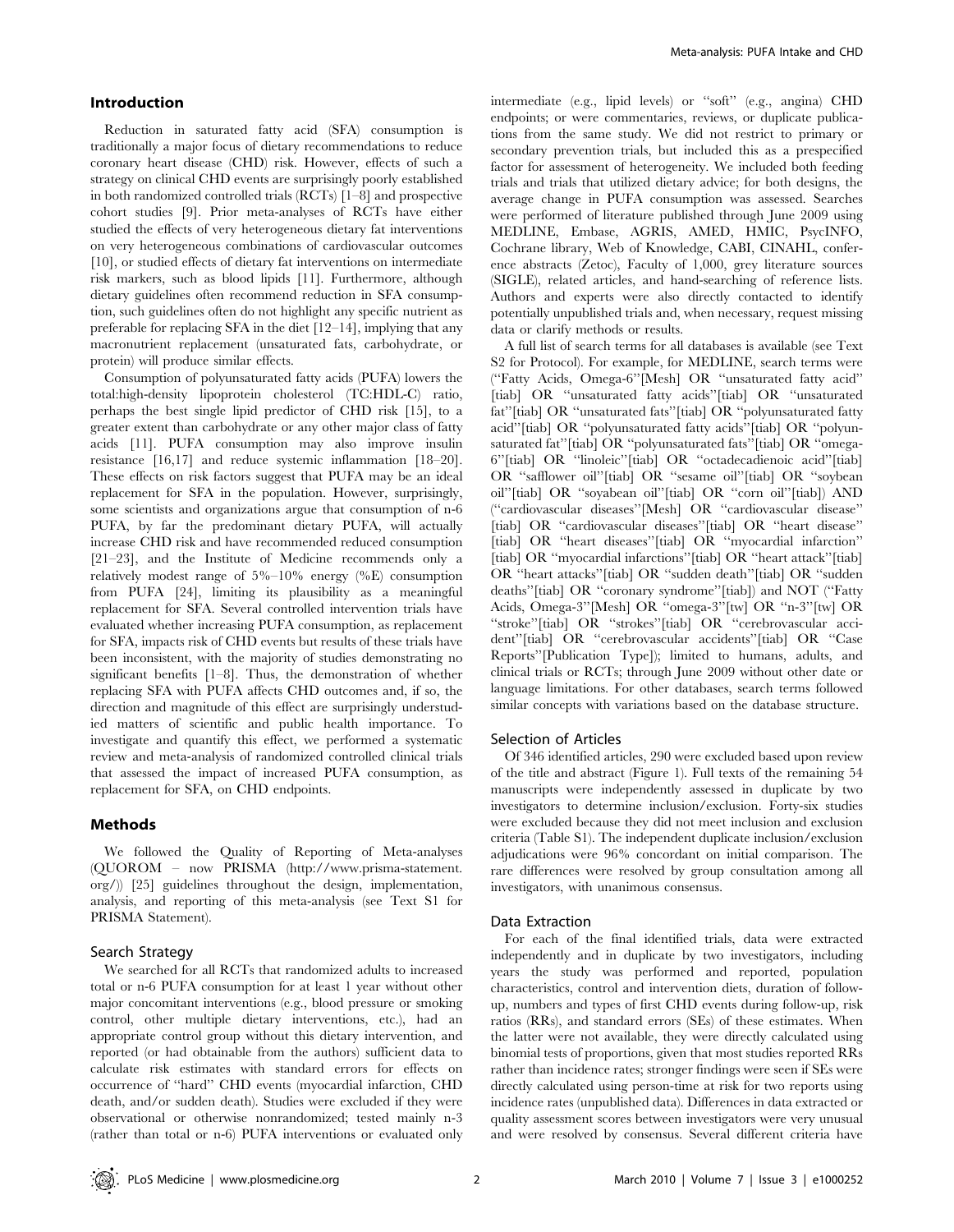

Figure 1. Results of the systematic search strategy and study selection process. doi:10.1371/journal.pmed.1000252.g001

been proposed for judging quality of randomized trials in metaanalyses, although the validity and utility of different quality scores has been debated [26]. We assessed study quality using the validated Jadad scale [27], which includes criteria relating to randomization, blinding, and withdrawals and dropouts that are together summed to generate an overall quality score between 0 and 5. Following prior precedent [27], quality scores of 0–2 indicated lower-quality trials, and quality scores of 3–5 indicated higher-quality trials.

## Statistical Analysis

The overall pooled effect was calculated using random effects meta-analysis, which accounts for heterogeneity in treatment effects among studies, using the methods of Dersimonian and Laird [28] with inverse-variance (SE) weighting. Heterogeneity between studies was evaluated using the Dersimonian and Laird Q-statistic, the  $I^2$  statistic, and meta-regression [28,29]. Potential for publication bias was assessed by visually inspecting a funnel plot of the treatment effect versus SE [30] and statistically using the Begg adjusted-rank correlation test [31]. Prespecified potential sources of heterogeneity were explored using stratified inversevariance weighted random effects meta-analysis and inversevariance weighted metaregression, including trial duration  $\leq$  or  $\geq$  median for all trials), study population (primary versus secondary prevention), and overall quality score (0–2 versus 3–5). We also performed post-hoc secondary analyses for CHD mortality alone and total mortality, as well as based on selected study characteristics, such as enrollment design (excluding trials with open enrollment), extent of blinding, and type of dietary intervention (provision of meals versus dietary advice). Analyses were performed using STATA 10.1 (College Station, TX), with two-tailed alpha  $< 0.05$ .

## Results

The identified RCTs included a total of 1,042 CHD events among 13,614 participants (Table 1) [1–8,32–34]. Average PUFA consumption ranged from 4.0%E to 6.4%E (weighted mean 5.0%E) in the control groups and from 8.0%E to 20.7%E (weighted mean 14.9%E) in the intervention groups. Diet was assessed in the majority of trials by either direct analysis of provided foods or by multiple-day weighed diet records. Four trials evaluated secondary prevention populations, three trials evaluated primary prevention populations, and one trial evaluated a mixed population of individuals with and without established CHD. Many of the trials had design limitations, such as single-blinding, inclusion of electrocardiographically defined clinical endpoints, or open enrollment. All trials utilized blinded endpoint assessment. Quality scores were in the modest range and relatively homogeneous: all trials had quality scores of either 2 or 3. Combining all trials, the pooled risk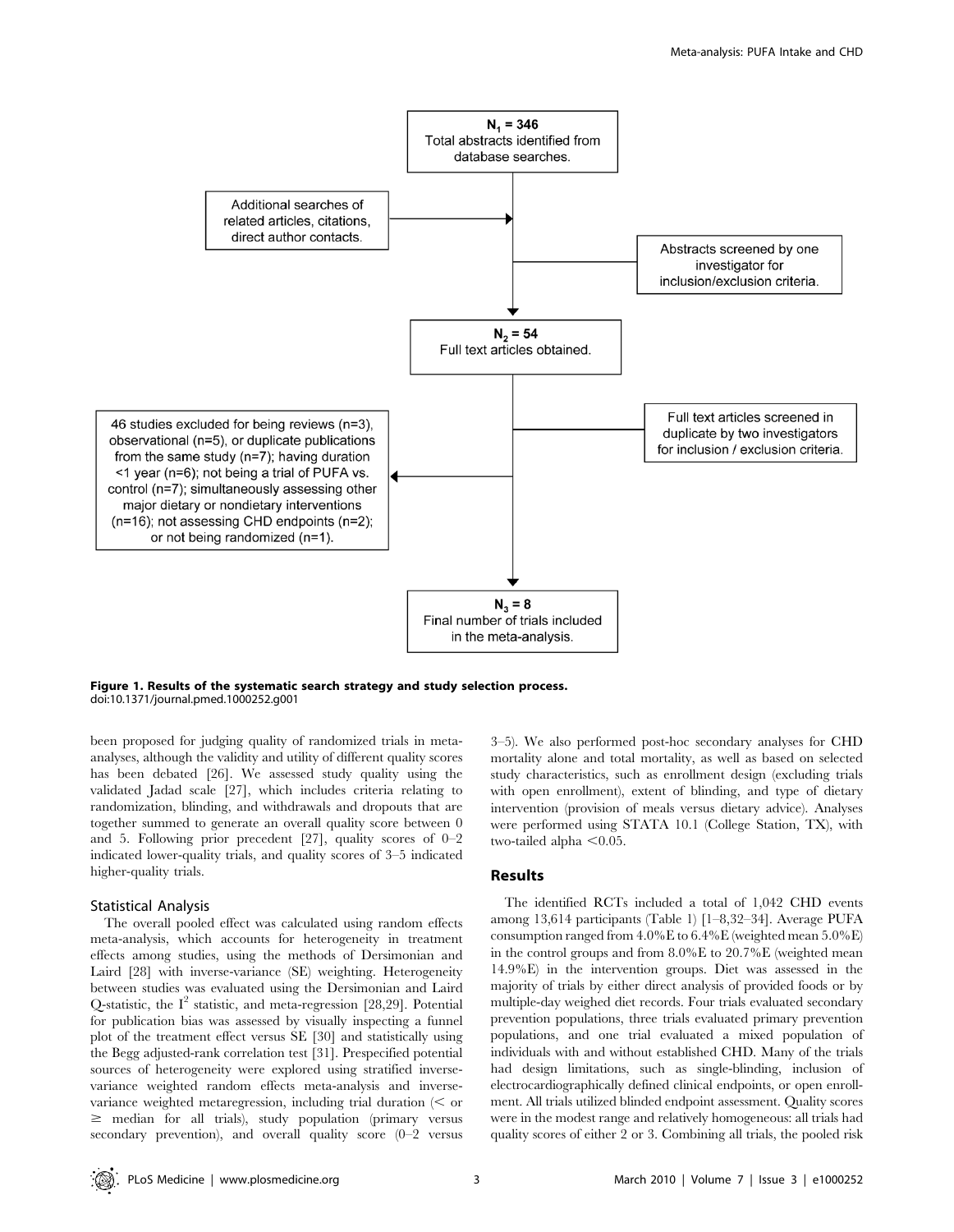Table 1. RCTs testing the effect on CHD events of increasing PUFA consumption in place of SFA. Table 1. RCTs testing the effect on CHD events of increasing PUFA consumption in place of SFA.

| <sup>b</sup> Calculated from published data in the trial on %E from total fat, the polyunsaturated fat ratio, and type of intervention oil consumed, and plausible relative amounts of PUFA versus other fats based on the other trials.<br>Quality<br>Score<br>$\sim$<br>2<br>3<br>$\sim$<br>$\sim$<br>ω<br>$\sim$<br>$\sim$<br>+ CHD death<br>+ CHD death<br>intermediate<br>intermediate<br>ECG change)<br>ECG change)<br>MI (assessed<br>MI (assessed<br>by major or<br>by major or<br>$MI +$ death<br>Outcome<br>$M + CHD$<br>$MN + SCD$<br>$M + SCD$<br>$MI + SCD$<br>$MN + SCD$<br>death<br>문<br>Total<br>Total<br>Total<br>Total<br>Intervention<br>"Results for incident CHD were reported among these participants without prevalent CHD. Results for total and cause-specific mortality were reported for all participants in a separate publication.<br>Events -<br>ho. of<br>132<br>131<br>53<br>45<br>25<br>27<br>61<br>$\sim$<br>Control<br>Events<br>No. of<br>144<br>Average 1 y, 121<br>46<br>51<br>47<br>$\overline{7}$<br>$\overline{8}$<br>5<br>Follow-up<br>max 4.5 y<br>Up to 8 y<br>each arm<br>each arm<br>3.25y<br>$6y$ in<br>$6y$ in<br>$2-7y$<br>$5y^d$<br>2 y<br>validated against<br>7 day weighed<br>Direct analysis<br>Direct analysis<br>Direct analysis<br>Direct analysis<br>Questionnaire<br>Multiple serial<br>Assessment<br>weighed diet<br>about dietary<br>weighed diet<br>records in a<br>diet records<br>7 to 14 day<br>of provided<br>of provided<br>of provided<br>of provided<br>compliance<br>interviews<br>Method<br>Dietary<br>The units of randomization were long-term-stay hospitals, and subjects joined the trial when they were hospitalized or exited when discharged.<br>records<br>Clinical<br>subset<br>foods<br>foods<br>foods<br>foods<br>Double-blind<br>Double-blind<br>assessment<br>assessment<br>assessment<br>assessment<br>assessment<br>assessment<br>Blinding<br>outcome<br>outcome<br>outcome<br>outcome<br>outcome<br>outcome<br>Blinded<br>Blinded<br>Blinded<br>Blinded<br>Blinded<br>Blinded<br>the median value among all control groups.<br>meals provided<br>meals provided<br>foods provided<br>meals provided<br>Dietary advice;<br>Dietary advice;<br>Partial feeding<br>Dietary advice<br>Dietary advice<br>Intervention<br>trial; $\sim$ 50% of<br>Feeding trial;<br>Feeding trial;<br>Feeding trial;<br>emphasis on<br>meals eaten<br>if requested<br>soybean oil<br>Strategy<br>off-site<br>Parallel randomized,<br>Parallel randomized<br>Parallel randomized<br>Parallel randomized<br>Parallel randomized<br>Parallel randomized<br>Cluster-randomized<br>Cluster-randomized<br>cross-over design,<br>cross-over design,<br>open enrollment <sup>f</sup><br>open enrollment <sup>f</sup><br>open enrollment<br>Design<br>aLinoleic acid consumption; total PUFA was not reported but would be very close.<br>teath.<br>c<br>Interventio<br>Imputed based upon the control diet in Frantz et al. (1989) that was also<br>ECG, electrocardiographic; MI, myocardial infarction; SCD, sudden cardiac o<br>Intake -<br>PUFA<br>(%E)<br>$20.4^{b}$<br>$14.9^a$<br>12.9<br>12.9<br>20.7<br>14.7<br>8.9 <sup>b</sup><br>8.0<br>Control<br>Intake<br>PUFA<br>$(*eE)$<br><sup>d</sup> Primary endpoint; post-hoc 11 year results not used.<br>$4.4^{b}$<br>$6.4^{b}$<br>52 <sup>c</sup><br>$5.2^c$<br>4.0 <sup>a</sup><br>4.3<br>5.2<br>43<br>9,057 institutionalized<br>with established CHD<br>institutionalized men,<br>with or without CHD<br>393 ambulatory men<br>55 ambulatory men<br>men with recent MI<br>~461 middle-aged<br>$\sim$ 357 middle-aged<br>2,033 ambulatory<br>men and women<br>and elderly semi-<br>412 middle-aged<br>846 middle-aged<br>ambulatory men<br>institutionalized<br>women without<br>with recent MI<br>doi:10.1371/journal.pmed.1000252.t001<br>institionalized<br>men without<br>with prior MI<br>without CHD<br>Population<br><b>CHD<sup>e</sup></b><br><b>CHD<sup>e</sup></b><br>Burr 1989 - Diet and<br>Hospital (women) [5]<br>Regression Study [8]<br>Minnesota Coronary<br>Reinfarction Trial [7]<br>Hospital (men) [4]<br>1<br>Medical Research<br>Turpeinen 1979<br>Oslo Diet-Heart<br>Miettinen 1983<br>Atherosclerosis<br>Finnish Mental<br>Finnish Mental<br>Council 1968<br>Dayton 1968<br>Los Angeles<br>Frantz 1989<br>Veterans [1]<br>Leren 1970<br><b>Watts 1992</b><br>St Thomas'<br>Soy oil [2]<br>Survey [6]<br>Study [3]<br>Study |  |  |  |  |  |  |  |
|--------------------------------------------------------------------------------------------------------------------------------------------------------------------------------------------------------------------------------------------------------------------------------------------------------------------------------------------------------------------------------------------------------------------------------------------------------------------------------------------------------------------------------------------------------------------------------------------------------------------------------------------------------------------------------------------------------------------------------------------------------------------------------------------------------------------------------------------------------------------------------------------------------------------------------------------------------------------------------------------------------------------------------------------------------------------------------------------------------------------------------------------------------------------------------------------------------------------------------------------------------------------------------------------------------------------------------------------------------------------------------------------------------------------------------------------------------------------------------------------------------------------------------------------------------------------------------------------------------------------------------------------------------------------------------------------------------------------------------------------------------------------------------------------------------------------------------------------------------------------------------------------------------------------------------------------------------------------------------------------------------------------------------------------------------------------------------------------------------------------------------------------------------------------------------------------------------------------------------------------------------------------------------------------------------------------------------------------------------------------------------------------------------------------------------------------------------------------------------------------------------------------------------------------------------------------------------------------------------------------------------------------------------------------------------------------------------------------------------------------------------------------------------------------------------------------------------------------------------------------------------------------------------------------------------------------------------------------------------------------------------------------------------------------------------------------------------------------------------------------------------------------------------------------------------------------------------------------------------------------------------------------------------------------------------------------------------------------------------------------------------------------------------------------------------------------------------------------------------------------------------------------------------------------------------------------------------------------------------------------------------------------------------------------------------------------------------------------------------------------------------------------------------------------------------------------------------------------------------------------------------------------------------------------------------------------------------------------------------------------------------------------------------------------------------------------------------------------------------------------------------------------------------------------------------------------------------------------------------------------------------------------------------------------------------------------------------------------------------------------------------------------------------------------------------------------------------------------------|--|--|--|--|--|--|--|
|                                                                                                                                                                                                                                                                                                                                                                                                                                                                                                                                                                                                                                                                                                                                                                                                                                                                                                                                                                                                                                                                                                                                                                                                                                                                                                                                                                                                                                                                                                                                                                                                                                                                                                                                                                                                                                                                                                                                                                                                                                                                                                                                                                                                                                                                                                                                                                                                                                                                                                                                                                                                                                                                                                                                                                                                                                                                                                                                                                                                                                                                                                                                                                                                                                                                                                                                                                                                                                                                                                                                                                                                                                                                                                                                                                                                                                                                                                                                                                                                                                                                                                                                                                                                                                                                                                                                                                                                                                                                          |  |  |  |  |  |  |  |
|                                                                                                                                                                                                                                                                                                                                                                                                                                                                                                                                                                                                                                                                                                                                                                                                                                                                                                                                                                                                                                                                                                                                                                                                                                                                                                                                                                                                                                                                                                                                                                                                                                                                                                                                                                                                                                                                                                                                                                                                                                                                                                                                                                                                                                                                                                                                                                                                                                                                                                                                                                                                                                                                                                                                                                                                                                                                                                                                                                                                                                                                                                                                                                                                                                                                                                                                                                                                                                                                                                                                                                                                                                                                                                                                                                                                                                                                                                                                                                                                                                                                                                                                                                                                                                                                                                                                                                                                                                                                          |  |  |  |  |  |  |  |
|                                                                                                                                                                                                                                                                                                                                                                                                                                                                                                                                                                                                                                                                                                                                                                                                                                                                                                                                                                                                                                                                                                                                                                                                                                                                                                                                                                                                                                                                                                                                                                                                                                                                                                                                                                                                                                                                                                                                                                                                                                                                                                                                                                                                                                                                                                                                                                                                                                                                                                                                                                                                                                                                                                                                                                                                                                                                                                                                                                                                                                                                                                                                                                                                                                                                                                                                                                                                                                                                                                                                                                                                                                                                                                                                                                                                                                                                                                                                                                                                                                                                                                                                                                                                                                                                                                                                                                                                                                                                          |  |  |  |  |  |  |  |
|                                                                                                                                                                                                                                                                                                                                                                                                                                                                                                                                                                                                                                                                                                                                                                                                                                                                                                                                                                                                                                                                                                                                                                                                                                                                                                                                                                                                                                                                                                                                                                                                                                                                                                                                                                                                                                                                                                                                                                                                                                                                                                                                                                                                                                                                                                                                                                                                                                                                                                                                                                                                                                                                                                                                                                                                                                                                                                                                                                                                                                                                                                                                                                                                                                                                                                                                                                                                                                                                                                                                                                                                                                                                                                                                                                                                                                                                                                                                                                                                                                                                                                                                                                                                                                                                                                                                                                                                                                                                          |  |  |  |  |  |  |  |
|                                                                                                                                                                                                                                                                                                                                                                                                                                                                                                                                                                                                                                                                                                                                                                                                                                                                                                                                                                                                                                                                                                                                                                                                                                                                                                                                                                                                                                                                                                                                                                                                                                                                                                                                                                                                                                                                                                                                                                                                                                                                                                                                                                                                                                                                                                                                                                                                                                                                                                                                                                                                                                                                                                                                                                                                                                                                                                                                                                                                                                                                                                                                                                                                                                                                                                                                                                                                                                                                                                                                                                                                                                                                                                                                                                                                                                                                                                                                                                                                                                                                                                                                                                                                                                                                                                                                                                                                                                                                          |  |  |  |  |  |  |  |
|                                                                                                                                                                                                                                                                                                                                                                                                                                                                                                                                                                                                                                                                                                                                                                                                                                                                                                                                                                                                                                                                                                                                                                                                                                                                                                                                                                                                                                                                                                                                                                                                                                                                                                                                                                                                                                                                                                                                                                                                                                                                                                                                                                                                                                                                                                                                                                                                                                                                                                                                                                                                                                                                                                                                                                                                                                                                                                                                                                                                                                                                                                                                                                                                                                                                                                                                                                                                                                                                                                                                                                                                                                                                                                                                                                                                                                                                                                                                                                                                                                                                                                                                                                                                                                                                                                                                                                                                                                                                          |  |  |  |  |  |  |  |
|                                                                                                                                                                                                                                                                                                                                                                                                                                                                                                                                                                                                                                                                                                                                                                                                                                                                                                                                                                                                                                                                                                                                                                                                                                                                                                                                                                                                                                                                                                                                                                                                                                                                                                                                                                                                                                                                                                                                                                                                                                                                                                                                                                                                                                                                                                                                                                                                                                                                                                                                                                                                                                                                                                                                                                                                                                                                                                                                                                                                                                                                                                                                                                                                                                                                                                                                                                                                                                                                                                                                                                                                                                                                                                                                                                                                                                                                                                                                                                                                                                                                                                                                                                                                                                                                                                                                                                                                                                                                          |  |  |  |  |  |  |  |
|                                                                                                                                                                                                                                                                                                                                                                                                                                                                                                                                                                                                                                                                                                                                                                                                                                                                                                                                                                                                                                                                                                                                                                                                                                                                                                                                                                                                                                                                                                                                                                                                                                                                                                                                                                                                                                                                                                                                                                                                                                                                                                                                                                                                                                                                                                                                                                                                                                                                                                                                                                                                                                                                                                                                                                                                                                                                                                                                                                                                                                                                                                                                                                                                                                                                                                                                                                                                                                                                                                                                                                                                                                                                                                                                                                                                                                                                                                                                                                                                                                                                                                                                                                                                                                                                                                                                                                                                                                                                          |  |  |  |  |  |  |  |
|                                                                                                                                                                                                                                                                                                                                                                                                                                                                                                                                                                                                                                                                                                                                                                                                                                                                                                                                                                                                                                                                                                                                                                                                                                                                                                                                                                                                                                                                                                                                                                                                                                                                                                                                                                                                                                                                                                                                                                                                                                                                                                                                                                                                                                                                                                                                                                                                                                                                                                                                                                                                                                                                                                                                                                                                                                                                                                                                                                                                                                                                                                                                                                                                                                                                                                                                                                                                                                                                                                                                                                                                                                                                                                                                                                                                                                                                                                                                                                                                                                                                                                                                                                                                                                                                                                                                                                                                                                                                          |  |  |  |  |  |  |  |
|                                                                                                                                                                                                                                                                                                                                                                                                                                                                                                                                                                                                                                                                                                                                                                                                                                                                                                                                                                                                                                                                                                                                                                                                                                                                                                                                                                                                                                                                                                                                                                                                                                                                                                                                                                                                                                                                                                                                                                                                                                                                                                                                                                                                                                                                                                                                                                                                                                                                                                                                                                                                                                                                                                                                                                                                                                                                                                                                                                                                                                                                                                                                                                                                                                                                                                                                                                                                                                                                                                                                                                                                                                                                                                                                                                                                                                                                                                                                                                                                                                                                                                                                                                                                                                                                                                                                                                                                                                                                          |  |  |  |  |  |  |  |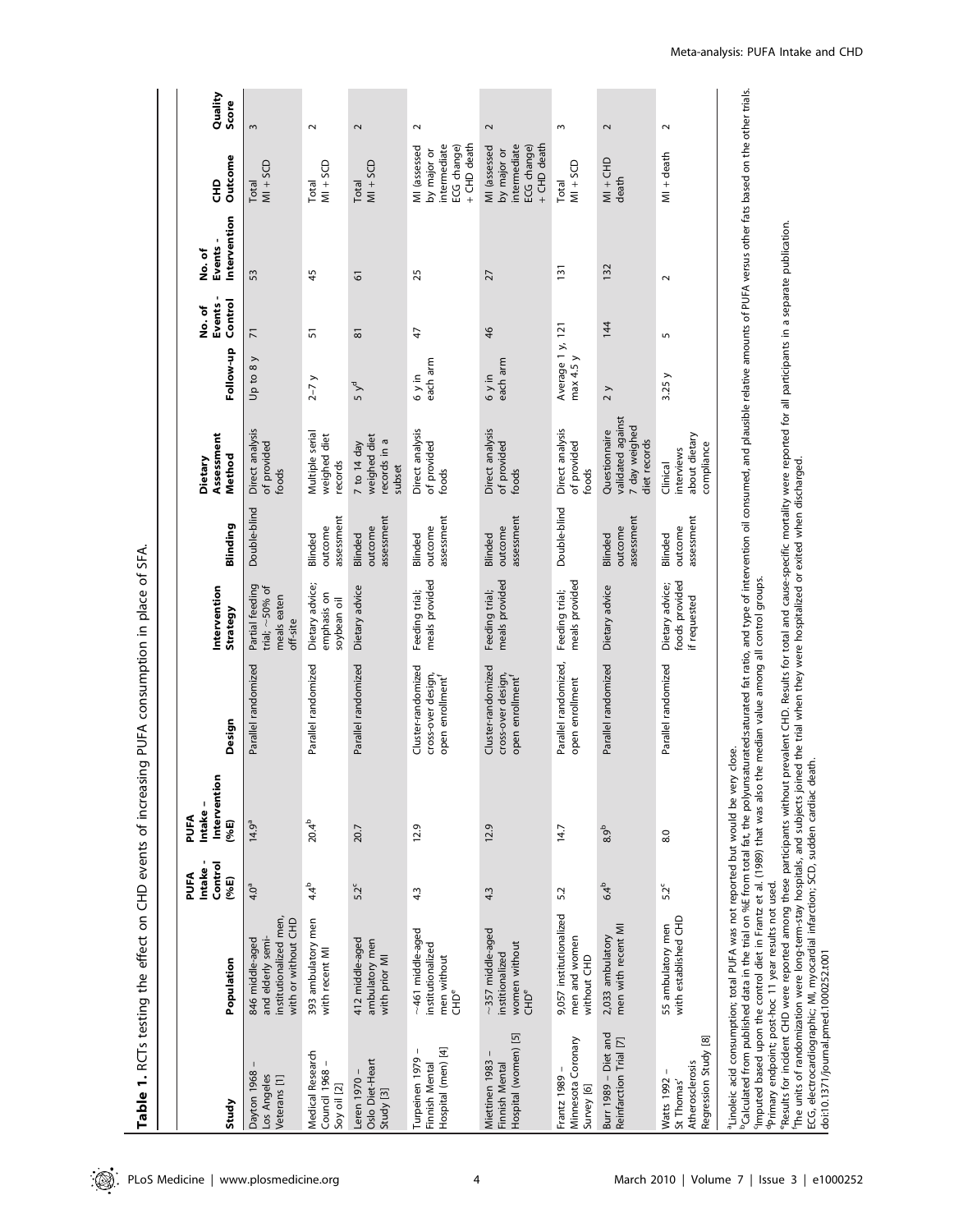reduction for CHD events was 19% (RR = 0.81, 95% CI 0.70–0.95,  $p= 0.008$  (Figure 2). Statistical evidence for substantial betweenstudy heterogeneity was not present (Q-statistic  $p = 0.13$ ;  $I^2 = 37\%$ ). In evaluating potential for publication bias, the trial by Watts et al. [8] was clearly a potential outlier both in terms of sample size and risk reduction. Excluding this trial, there was little change in the overall pooled result:  $RR = 0.82$ , 95% CI 0.70–0.95;  $\beta$  heterogeneity = 0.11,  $I^2 = 42\%$ . Visual inspection of the resulting funnel plot indicated some potential for publication bias (Figure S1), with a borderline Begg's test (continuity corrected  $p = 0.07$ ), although such determinations are limited when the number of studies is relatively small.

Weighted by the inverse-variance of each trial, the mean increase in PUFA consumption in the intervention group, compared to the control group, was 9.9%E, corresponding to a risk reduction for each 5%E greater PUFA consumption of 10%  $(RR = 0.90, 95\% \text{ CI } 0.83{\text{-}}0.97)$ . Weighted by the inverse-variance of each trial, the mean decrease in blood total cholesterol (TC) levels in the intervention group, compared to the control group, was 0.76 mmol/l (29 mg/dl), corresponding to an observed risk reduction of 24% for each 1 mmol/l reduction in TC ( $RR = 0.76$ , 95% CI =  $0.62 - 0.93$ ).

The median duration of all trials was 4.25 years. Among the four trials with duration  $\leq 4.25$  years, the pooled RR was 0.91 (95% CI 0.76–1.10). Among the four trials with duration  $\geq 4.25$ years, the pooled RR was 0.73 (95% CI 0.61–0.87). In the four trials that evaluated exclusively or predominantly primary prevention populations, the pooled RR was 0.76 (95% CI 0.55– 1.04). In the four trials that evaluated secondary prevention populations, the pooled RR was 0.84 (95% CI 0.72–0.98). For the six trials with a quality score of 2, the pooled RR was 0.78 (95% CI 0.66–0.91); for the two trials with a quality score of 3, the pooled RR was 0.91 (95% CI 0.63–1.31). Evaluating each of these potential sources of variation together in a metaregression model, study duration  $(p= 0.016)$ , but not primary versus secondary prevention ( $p = 0.71$ ) nor quality score ( $p = 0.78$ ), was identified as a significant independent determinant of the extent of risk reduction. For each additional year of study duration, PUFA consumption lowered the relative risk of CHD events by an additional 9.2% in the intervention group (95% CI 1.7%–16.8%), compared with the control group. In secondary analyses restricted to CHD mortality alone (855 events, including 312 events from the full mortality report of one trial [34]), the pooled RR was 0.80 (95% CI 0.65–0.98). Evaluating total mortality due to all causes (2,472 events), the pooled RR was 0.98 (95% CI 0.89–1.08).

The overall pooled result for CHD events was not substantially altered in post-hoc secondary analyses based on specific study design characteristics. For example, excluding the three reports (two trials) with open enrollment, the overall pooled RR was 0.83 (95% CI 0.72–0.95,  $p=0.006$ ). Excluding the Finnish mental hospital trial (two reports) that used a cluster-randomization design, the overall pooled RR was 0.87 (95% CI 0.76–1.00,  $p= 0.05$ ). Only two trials were double-blind; restricting to these two studies, the pooled RR was 0.91 (95% CI 0.63–1.31), with

|                                          |                |             | <b>PUFA</b><br><b>Consumption</b><br>(% energy) |      |                      |                   |          |
|------------------------------------------|----------------|-------------|-------------------------------------------------|------|----------------------|-------------------|----------|
| <b>Clinical Trial</b>                    | <b>Events</b>  | $\mathbf n$ | Control Rx                                      |      |                      | RR (95% CI)       | % Weight |
| <b>LA Veterans</b>                       | 124            | 846         | 4.0                                             | 14.9 |                      | 0.74(0.53, 1.03)  | 13.44    |
| MRC soy                                  | 96             | 393         | 4.4                                             | 20.4 |                      | 0.86(0.61, 1.22)  | 12.48    |
| Oslo Diet-Heart                          | 142            | 412         | 5.2                                             | 20.7 |                      | 0.75(0.57, 0.99)  | 16.87    |
| Finnish - Men                            | 72             | 461         | 4.3                                             | 12.9 |                      | 0.55(0.34, 0.88)  | 8.19     |
| Finnish - Women                          | 73             | 357         | 4.3                                             | 12.9 |                      | 0.64(0.41, 1.00)  | 8.69     |
| Minnesota CS                             | 252            | 9057        | 5.2                                             | 14.7 |                      | 1.08 (0.84, 1.37) | 18.79    |
| <b>DART</b>                              | 276            | 2033        | 6.4                                             | 8.9  |                      | 0.91(0.73, 1.14)  | 20.60    |
| <b>STARS</b>                             | $\overline{7}$ | 55          | 5.2                                             | 8.0  |                      | 0.41(0.09, 1.96)  | 0.94     |
| <b>Overall Pooled Estimate</b>           |                |             | 5.0                                             | 14.9 |                      | 0.81(0.70, 0.95)  | 100.00   |
| Weights are from random effects analysis |                |             |                                                 |      |                      |                   |          |
|                                          |                |             |                                                 | .33  | $\overline{2}$<br>.5 | 3                 |          |

#### **Relative Risk of MI or CHD Death**

Figure 2. Meta-analysis of RCTs evaluating effects of increasing PUFA consumption in place of SFA and occurrence of CHD events. doi:10.1371/journal.pmed.1000252.g002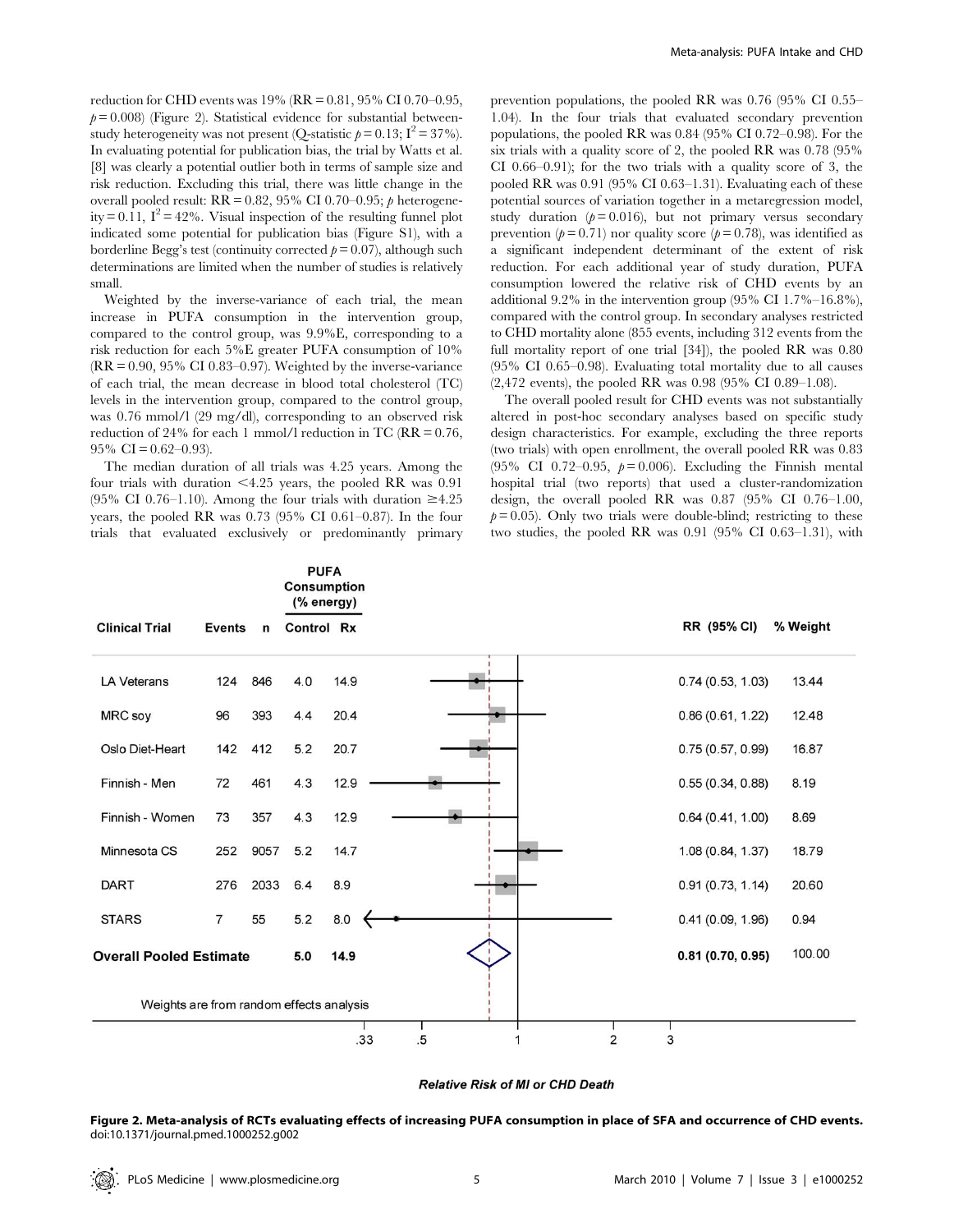wide confidence intervals indicative of limited statistical power. Restricting to the four reports that provided meals (i.e., that were feeding trials), the pooled RR was 0.76 (95% CI 0.55–1.04,  $p = 0.08$ ). Restricting to the four trials that provided mainly dietary advice, the pooled RR was 0.84 (95% CI 0.72–0.98,  $p = 0.03$ ). None of these subgroup analyses were significantly different from the main pooled result, as demonstrated by the 95% CIs in each subgroup analysis including the value of the main pooled RR estimate of 0.81.

## Discussion

In this meta-analysis of RCTs, increasing PUFA consumption as a replacement for SFA reduced the occurrence of CHD events by 19%; each 5%E greater PUFA consumption reduced CHD risk by 10%. Whereas nearly all these trials were insufficiently powered to detect a significant effect individually, the pooled results demonstrate a significant benefit of replacing PUFA for SFA on clinical CHD events. Thus, this is only the second dietary intervention, together with consumption of long-chain omega-3 fatty acids (fish oil) [7,35–37], that has now been clearly demonstrated to reduce cardiovascular events in RCTs.

In short-term feeding trials, each 5%E of PUFA replacing SFA lowers low-density lipoprotein cholesterol (LDL-C) by 10 mg/dl,

without an appreciable reduction in HDL-C, producing a lowering of the TC:HDL-C ratio by 0.16; this can be compared to no significant change in the TC:HDL-C ratio when SFA is replaced by carbohydrate [11]. In observational studies of adults aged 40–59 y, each 1 unit lower TC:HDL-C is associated with 44% lower risk of CHD [15]. Based on these two sets of data, a 5%E increase in PUFA replacing SFA would be predicted, based on TC:HDL-C effects alone, to reduce occurrence of CHD by 9% (Figure 3). Thus, the 10% risk reduction for a 5%E increase in PUFA replacing SFA demonstrated in the present meta-analysis of RCTs of clinical CHD outcomes is remarkably consistent with effects that would be predicted based on extension of the demonstrated lipid changes in short-term intervention trials to epidemiologic associations between TC:HDL-C and CHD risk. A slightly greater risk reduction in studies of CHD events, compared with predicted effects based on lipid changes alone (Figure 3), is consistent with potential additional benefits of PUFA on other nonlipid pathways of risk such as insulin resistance [16,17] and systemic inflammation [18–20]. Indeed, the impact of these additional benefits may be underestimated—the inevitable noncompliance in long-term dietary trials would attenuate true benefits, suggesting that the 10% risk reduction for a 5%E increase in PUFA in the present analysis may underestimate the full effects. Additionally, our analysis of heterogeneity indicates



Relative Risk of Coronary Heart Disease for Each 5% Energy Intake

Figure 3. Effects on CHD risk of consuming PUFA, carbohydrate, or MUFA in place of SFA. Predicted effects are based on changes in the TC:HDL-C ratio in short-term trials (e.g., each 5%E of PUFA replacing SFA lowers TC:HDL-C ratio by 0.16) [11] coupled with observed associations between the TC:HDL-C ratio and CHD outcomes in middle-aged adults (each 1 unit lower TC:HDL-C is associated with 44% lower risk of CHD) [15]. Evidence for effects of dietary changes on actual CHD events comes from the present meta-analysis of eight RCTs for PUFA replacing SFA and from the Women's Health Initiative RCT for carbohydrate replacing SFA ( $n=48,835$ ,  $\sim$ 3%E reduction in SFA over 8 years) [39]. Evidence for observed relationships of usual dietary habits with CHD events comes from a pooled analysis of 11 prospective cohort studies [38]. doi:10.1371/journal.pmed.1000252.g003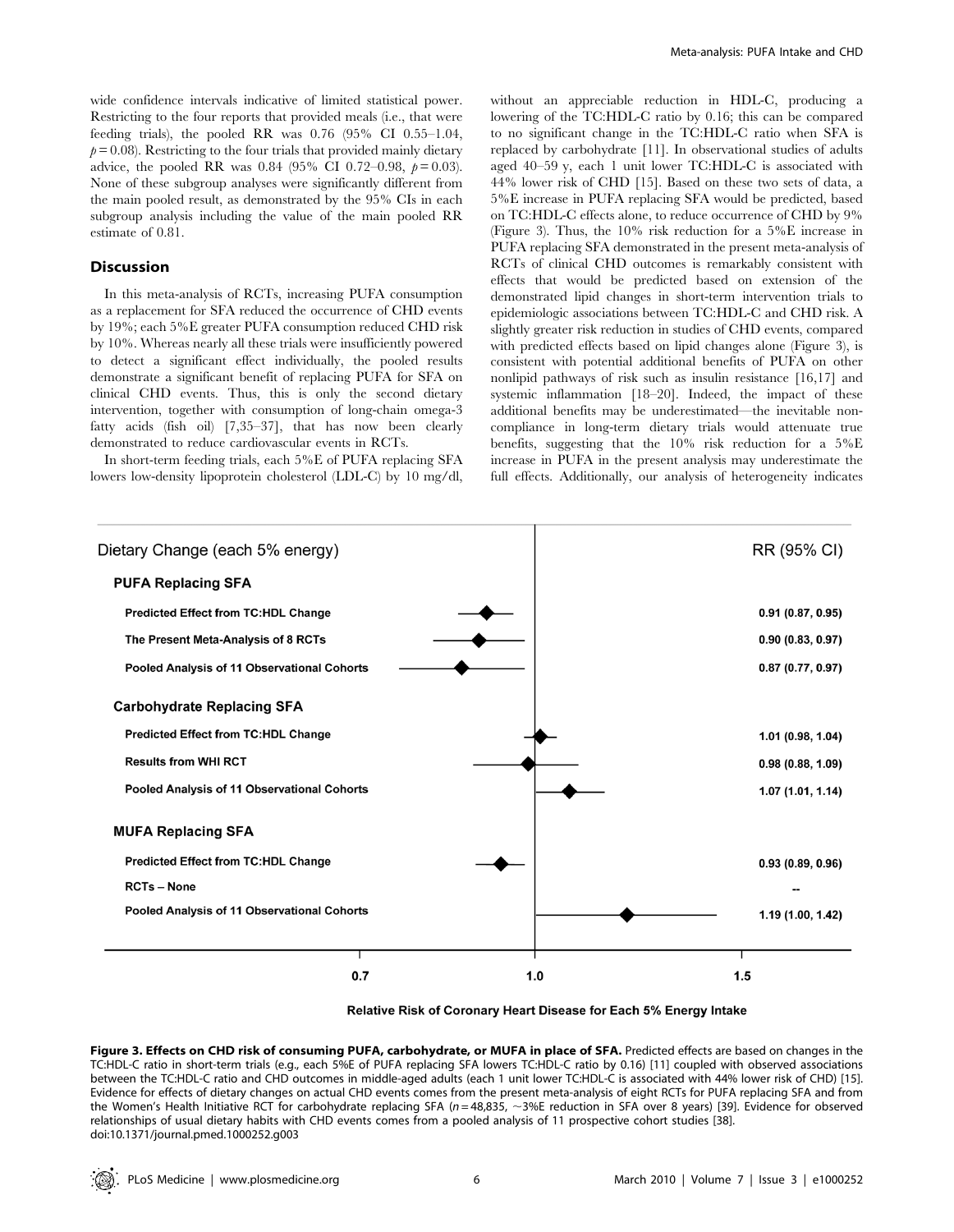that longer-term trials showed greater benefits, suggesting that benefits of increasing PUFA consumption accrue over time.

When all trials were pooled, CHD risk was reduced by 24% for each 1 mmol/l reduction in TC (95% CI 7%–38%). This finding is consistent with results of observational studies of usual TC levels and CHD risk. In a pooled analysis from 61 prospective cohort studies including nearly 900,000 adults, each 1 mmol/l lower TC was associated with 28% lower risk of CHD death in adults aged 60–69 (RR = 0.72, 95% CI 0.69–0.74) and 42% lower risk of CHD death in adults aged  $50-59$  (RR = 0.58, 95% CI 0.56–0.61) [15], the ranges of ages included in the present trials. A comparison of our findings to those of long-term prospective observational studies of PUFA consumption is also informative. The most robust evidence to date comes from a recent report of pooled individual-level data from 11 cohort studies in America, Europe, and Israel, including 344,696 adults and 5,249 CHD events [38]. Each 5%E of greater PUFA consumption, as a replacement for SFA, was associated with 13% lower risk of CHD (RR = 0.87, 95% CI 0.77–0.97) (Figure 3). Our finding in RCTs of 10% lower risk of CHD for each 5%E of greater PUFA consumption, as a replacement for SFA, strongly supports both the causality and magnitude of these observational findings.

Because each of the RCTs in this meta-analysis tested the effects of consuming PUFA in place of SFA, the present findings cannot distinguish between potentially distinct benefits of increasing PUFA versus decreasing SFA. Thus, the present evidence alone is insufficient to conclude that increasing PUFA in place of any other nutrient will reduce CHD events. Notably, this evidence is similarly insufficient to conclude that decreasing SFA in place of any other nutrient will reduce CHD events. However, our findings indicate that a strategy of replacing SFA with PUFA is likely to reduce the occurrence of CHD.

Other lines of evidence—in particular, findings from RCTs of lipid risk factors and prospective cohort studies of CHD events can provide insights into whether benefits may be more strongly related to reduced SFA, increased PUFA, or both. Based on either the predicted effects on TC:HDL-C, the results of a large RCT [39], or a pooled analysis of 11 prospective cohort studies [38], replacement of SFA with carbohydrate does not lower CHD risk (Figure 3). Evidence for CHD effects of replacing SFA with monounsaturated fatty acids (MUFA) is mixed (Figure 3); randomized trials have not tested the effects of replacing SFA with MUFA. Thus, the evidence is most consistent and robust for CHD benefits when SFA is replaced with PUFA, rather than with MUFA or carbohydrate, suggesting that lower risk may be more strongly related to increased PUFA rather than decreased SFA consumption. Recent ecological studies across nations over time also support this contention, with changes in population CHD mortality being most strongly related to increased consumption of vegetable oils that contained PUFA, particularly the n-3 PUFA alpha-linolenic acid, rather than decreases in animal fats or increases in overall vegetable consumption [40]. Further studies are needed to evaluate the role of MUFA or protein as a replacement for other macronutrients on risk of CHD.

The eight trials in this meta-analysis were performed and reported with a relatively regular distribution over nearly three decades between 1968 and 1992. This broad time span could increase generalizability, and there is likely little reason to believe that the biologic effects of PUFA have changed in recent years. The use of random-effects meta-analysis allowed the pooling and estimation of overall variance of different trials that may also each be estimating a different ''true'' effect. All of these RCTs had blinded endpoint ascertainment that would limit the magnitude of potential differential (biased) assignment of types of events or causes of death.

Many of the identified randomized trials in our meta-analysis had important design limitations (Table 1). For example, some trials provided all or most meals, increasing compliance but perhaps limiting generalizability to effects of dietary recommendations alone; whereas other trials relied only on dietary advice, increasing generalizability to dietary recommendations but likely underestimating efficacy due to noncompliance. Several of these trials were not double-blind, raising the possibility of differential classification of endpoints by the investigators that could overestimate benefits of the intervention. One trial used a cluster-randomization cross-over design that intervened on sites rather than individuals; and two trials used open enrollment that allowed participants to both drop-in and drop-out during the trial. The methods for estimating and reporting PUFA and SFA consumption in each trial varied, which could cause errors in our estimation of the quantitative benefit per %E replacement. One of the trials also provided, in addition to the main advice to consume soybean oil, sardines to the intervention group [3], so that observed benefits may be at least partly related to marine omega-3 PUFA rather than total PUFA consumption. Several of the trials specified use of vegetable oils containing, in addition to omega-6 PUFA, small amounts of the omega-3 PUFA alpha-linolenic acid [2–5,8], although additional benefits of this plant-derived omega-3, compared with seafood-derived omega-3, are not yet clearly established [41].

Given these limitations of each individual trial, the quantitative pooled risk estimate should be interpreted with some caution. Nevertheless, this is the best current worldwide evidence from RCTs for effects on CHD events of replacing SFA with PUFA, and, as discussed above, the pooled risk estimate from this metaanalysis (10% lower risk per 5%E greater PUFA) is well within the range of estimated benefits from randomized controlled feeding trials of changes in lipid levels (9% lower risk per 5%E greater PUFA) and prospective observational studies of clinical CHD events (13% lower risk per 5%E greater PUFA). The consistency of the findings across these different lines of evidence provides substantial confidence in both the qualitative benefits and also a fairly narrow range of quantitative uncertainty.

As in any meta-analysis, publication bias is a potential limitation. It seems unlikely that large dietary clinical trials would have been performed and not reported without any knowledge of the community of experts, and if smaller trials were performed and unpublished, their addition would be unlikely to substantially alter the pooled risk estimate given the numbers of subjects and events currently included. Additionally, our direct contact with experts minimized the possibility of missing unpublished studies. The findings of this meta-analysis cannot be extrapolated to effects of replacing SFA with carbohydrate or MUFA (Figure 3), which were not evaluated in the present trials. Results should also not be extrapolated to effects of increasing PUFA as replacement for carbohydrate, although based on changes in TC:HDL-C in feeding studies [11], and observed relationships with clinical events in cohort studies [38,42], one would predict CHD benefit from such replacement. Future trials should investigate these other dietary interventions, in particular increasing PUFA consumption as a replacement for carbohydrate and also MUFA.

This current meta-analysis of RCTs of clinical CHD events, together with consistent findings from both prospective cohort studies of clinical CHD events and RCTs of intermediate risk factors, provides strong concordant evidence that consumption of PUFA, in place of SFA, lowers CHD risk. Our findings have several immediate implications. First, our results, together with data from other research paradigms discussed above, indicate that evidence-based population- and individual-level recommendations to reduce SFA consumption should specify the importance of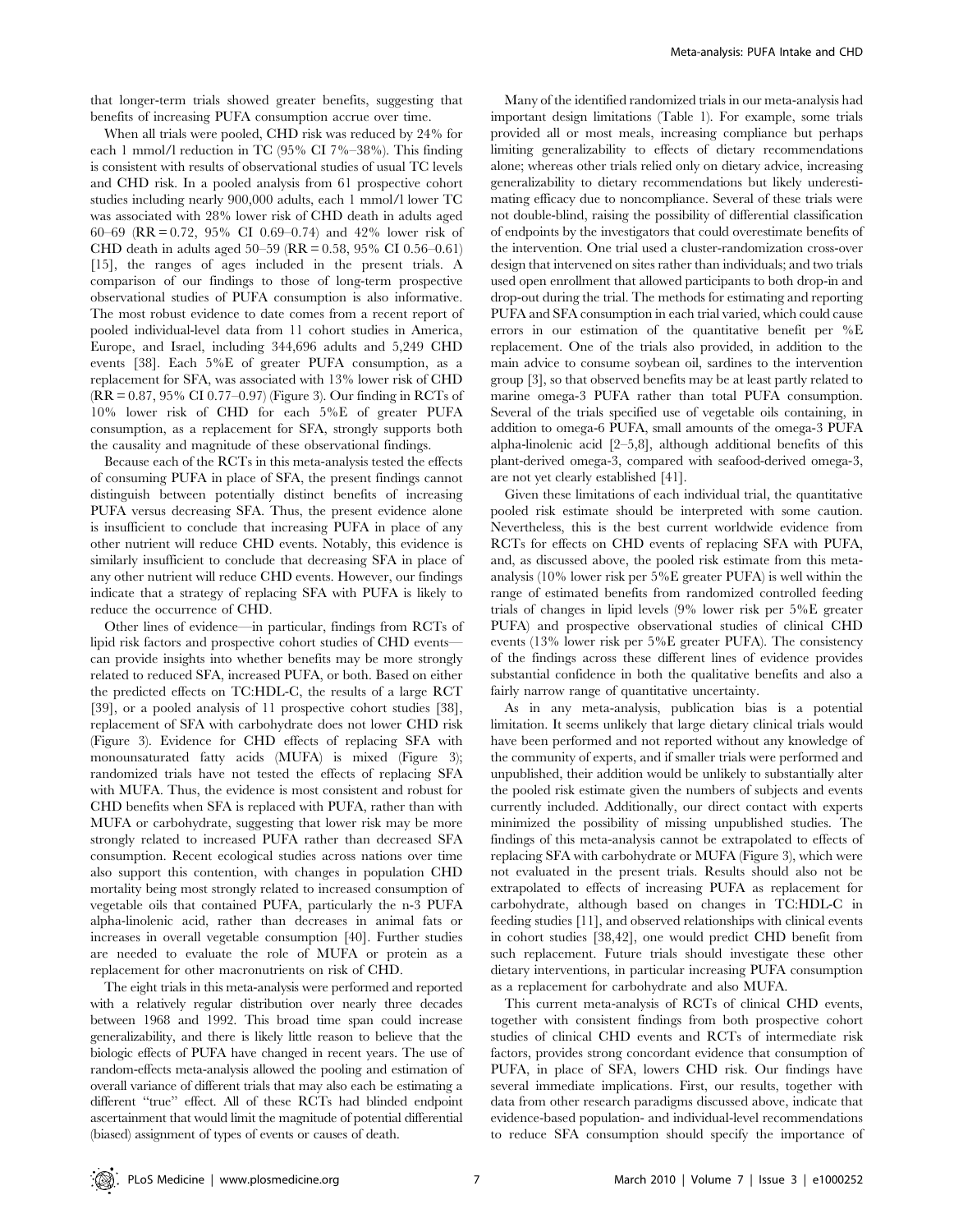replacement with PUFA. Second, because many of these trials used vegetable oils containing small amounts of plant-derived n-3 PUFA in addition to omega-6 PUFA, our findings as well as those of ecologic studies [40] would support focus on n-3 PUFAcontaining vegetable oils, such as soybean or canola, to increase population PUFA intake. For example, daily consumption of 20 g soybean oil or 30 g canola oil, as an isocaloric replacement for other macronutrients, would increase PUFA consumption by  $\sim$ 5%E on a 2000 kcal/d diet [43]. Third, our findings demonstrate reductions in CHD events, and no evidence for increased risk, in long-term trials utilizing PUFA consumption at very high levels (mean =  $14.9\%$ E, range  $8.0\%$ E – $20.7\%$ E). This suggests that current recommendations for an upper limit of PUFA consumption at 10%E [12–14] need to be revisited, particularly as PUFA appears to be the primary evidence-based replacement for SFA. Finally, whereas on a population-level even a small shift from SFA to PUFA consumption would produce meaningful reductions in CHD risk, the relatively modest magnitude of plausible benefit  $(\sim 10\%$  lower risk for  $5\%$ E replacement) indicates a need for substantial policy focus on other dietary risk factors for CHD [44], in particular high consumption of salt and low consumption of seafood, whole grains, fruits, and vegetables.

## References

- 1. Dayton S, Pearce ML, Goldman H, Harnish A, Plotkin D, et al. (1968) Controlled trial of a diet high in unsaturated fat for prevention of atherosclerotic complications. Lancet 2: 1060–1062.
- 2. Medical Research Council (1968) Controlled trial of soya-bean oil in myocardial infarction. Lancet 2: 693–699.
- 3. Leren P (1970) The Oslo diet-heart study. Eleven-year report. Circulation 42: 935–942.
- 4. Turpeinen O, Karvonen MJ, Pekkarinen M, Miettinen M, Elosuo R, et al. (1979) Dietary prevention of coronary heart disease: the Finnish Mental Hospital Study. Int J Epidemiol 8: 99–118.
- 5. Miettinen M, Turpeinen O, Karvonen MJ, Pekkarinen M, Paavilainen E, et al. (1983) Dietary prevention of coronary heart disease in women: the Finnish mental hospital study. Int J Epidemiol 12: 17–25.
- 6. Frantz ID, Jr., Dawson EA, Ashman PL, Gatewood LC, Bartsch GE, et al. (1989) Test of effect of lipid lowering by diet on cardiovascular risk. The Minnesota Coronary Survey. Arteriosclerosis 9: 129–135.
- 7. Burr ML, Fehily AM, Gilbert JF, Rogers S, Holliday RM, et al. (1989) Effects of changes in fat, fish, and fibre intakes on death and myocardial reinfarction: diet and reinfarction trial (DART). Lancet 2: 757–761.
- 8. Watts GF, Lewis B, Brunt JN, Lewis ES, Coltart DJ, et al. (1992) Effects on coronary artery disease of lipid-lowering diet, or diet plus cholestyramine, in the St Thomas' Atherosclerosis Regression Study (STARS). Lancet 339: 563–569.
- 9. Siri-Tarino PW, Sun Q, Hu FB, Krauss RM (2010) Meta-analysis of prospective cohort studies evaluating the association of saturated fat with cardiovascular disease. Am J Clin Nutr;[Epub ahead of print, January 13].
- 10. Hooper L, Summerbell CD, Higgins JP, Thompson RL, Capps NE, et al. (2001) Dietary fat intake and prevention of cardiovascular disease: systematic review. Bmj 322: 757–763.
- 11. Mensink RP, Zock PL, Kester AD, Katan MB (2003) Effects of dietary fatty acids and carbohydrates on the ratio of serum total to HDL cholesterol and on serum lipids and apolipoproteins: a meta-analysis of 60 controlled trials. Am J Clin Nutr 77: 1146–1155.
- 12. U.S. Department of Health and Human Services. U.S. Department of Agriculture (2005) Dietary Guidelines For Americans 2005.
- 13. Dietary Guidelines Advisory Committee (2005) 2005 Dietary Guidelines Advisory Committee Report. U.S. Department of Health and Human Services. U.S. Department of Agriculture.
- 14. World Health Organization, FAO (2003) Diet, nutrition and the prevention of chronic diseases: report of a joint WHO/FAO expert consultation (Report 916). Geneva: World Health Organization.
- 15. Lewington S, Whitlock G, Clarke R, Sherliker P, Emberson J, et al. (2007) Blood cholesterol and vascular mortality by age, sex, and blood pressure: a metaanalysis of individual data from 61 prospective studies with 55,000 vascular deaths. Lancet 370: 1829–1839.
- 16. Summers LK, Fielding BA, Bradshaw HA, Ilic V, Beysen C, et al. (2002) Substituting dietary saturated fat with polyunsaturated fat changes abdominal fat distribution and improves insulin sensitivity. Diabetologia 45: 369–377.
- 17. Salmeron J, Hu FB, Manson JE, Stampfer MJ, Colditz GA, et al. (2001) Dietary fat intake and risk of type 2 diabetes in women. Am J Clin Nutr 73: 1019–1026.

## Supporting Information

Figure S1 Funnel plot of the log-relative risks (beta) versus their standard error (s.e. of beta).

Found at: doi:10.1371/journal.pmed.1000252.s001 (0.08 MB TIF)

#### Text S1 PRISMA statement.

Found at: doi:10.1371/journal.pmed.1000252.s002 (0.08 MB DOC)

#### Text S2 Protocol.

Found at: doi:10.1371/journal.pmed.1000252.s003 (0.09 MB DOC)

#### Table S1 List of excluded studies.

Found at: doi:10.1371/journal.pmed.1000252.s004 (0.14 MB DOC)

## Author Contributions

ICMJE criteria for authorship read and met: DM RM SW. Agree with the manuscript's results and conclusions: DM RM SW. Designed the experiments/the study: DM RM SW. Analyzed the data: DM. Collected data/did experiments for the study: DM RM SW. Wrote the first draft of the paper: DM. Contributed to the writing of the paper: DM RM SW.

- 18. Pischon T, Hankinson SE, Hotamisligil GS, Rifai N, Willett WC, et al. (2003) Habitual dietary intake of n-3 and n-6 fatty acids in relation to inflammatory markers among US men and women. Circulation 108: 155–160.
- 19. De Caterina R, Liao JK, Libby P (2000) Fatty acid modulation of endothelial activation. Am J Clin Nutr 71: 213S–223S.
- 20. Ferrucci L, Cherubini A, Bandinelli S, Bartali B, Corsi A, et al. (2006) Relationship of plasma polyunsaturated fatty acids to circulating inflammatory markers. J Clin Endocrinol Metab 91: 439–446.
- 21. Hamazaki T, Okuyama H (2003) The Japan Society for Lipid Nutrition recommends to reduce the intake of linoleic acid. A review and critique of the scientific evidence. World Rev Nutr Diet 92: 109–132.
- 22. Sears B (2003) The Omega Rx Zone: The Miracle of the New High-Dose Fish Oil. New York, NY: HarperCollins.
- 23. Simopoulos AP (2008) The importance of the omega-6/omega-3 fatty acid ratio in cardiovascular disease and other chronic diseases. Exp Biol Med (Maywood) 233: 674–688.
- 24. Institute of Medicine (2002) Dietary Reference Intakes for Energy, Carbohydrate, Fiber, Fat, Fatty Acids, Cholesterol, Protein, and Amino Acids (Macronutrients). Washington, D.C: The National Academies Press.
- 25. Moher D, Cook DJ, Eastwood S, Olkin I, Rennie D, et al. (1999) Improving the quality of reports of meta-analyses of randomised controlled trials: the QUOROM statement. Quality of Reporting of Meta-analyses. Lancet 354: 1896–1900.
- 26. Moher D, Jadad AR, Tugwell P (1996) Assessing the quality of randomized controlled trials. Current issues and future directions. Int J Technol Assess Health Care 12: 195–208.
- 27. Moher D, Pham B, Jones A, Cook DJ, Jadad AR, et al. (1998) Does quality of reports of randomised trials affect estimates of intervention efficacy reported in meta-analyses? Lancet 352: 609–613.
- 28. DerSimonian R, Laird N (1986) Meta-analysis in clinical trials. Control Clin Trials 7: 177–188.
- 29. Takkouche B, Cadarso-Suarez C, Spiegelman D (1999) Evaluation of old and new tests of heterogeneity in epidemiologic meta-analysis. Am J Epidemiol 150: 206–215.
- 30. Egger M, Davey Smith G, Schneider M, Minder C (1997) Bias in meta-analysis detected by a simple, graphical test. BMJ 315: 629–634.
- 31. Begg CB, Mazumdar M (1994) Operating characteristics of a rank correlation test for publication bias. Biometrics 50: 1088–1101.
- 32. Rose GA, Thomson WB, Williams RT (1965) Corn Oil in Treatment of Ischaemic Heart Disease. Br Med J 1: 1531–1533.
- 33. Dayton S, Pearce ML (1969) Diet high in unsaturated fat. A controlled clinical trial. Minn Med 52: 1237–1242.
- 34. Miettinen M, Turpeinen O, Karvonen MJ, Elosuo R, Paavilainen E (1972) Effect of cholesterol-lowering diet on mortality from coronary heart-disease and other causes. A twelve-year clinical trial in men and women. Lancet 2: 835–838.
- 35. Gruppo Italiano per lo Studio della Sopravvivenza nell'Infarto miocardico (1999) Dietary supplementation with n-3 polyunsaturated fatty acids and vitamin E after myocardial infarction: results of the GISSI-Prevenzione trial. Lancet 354: 447–455.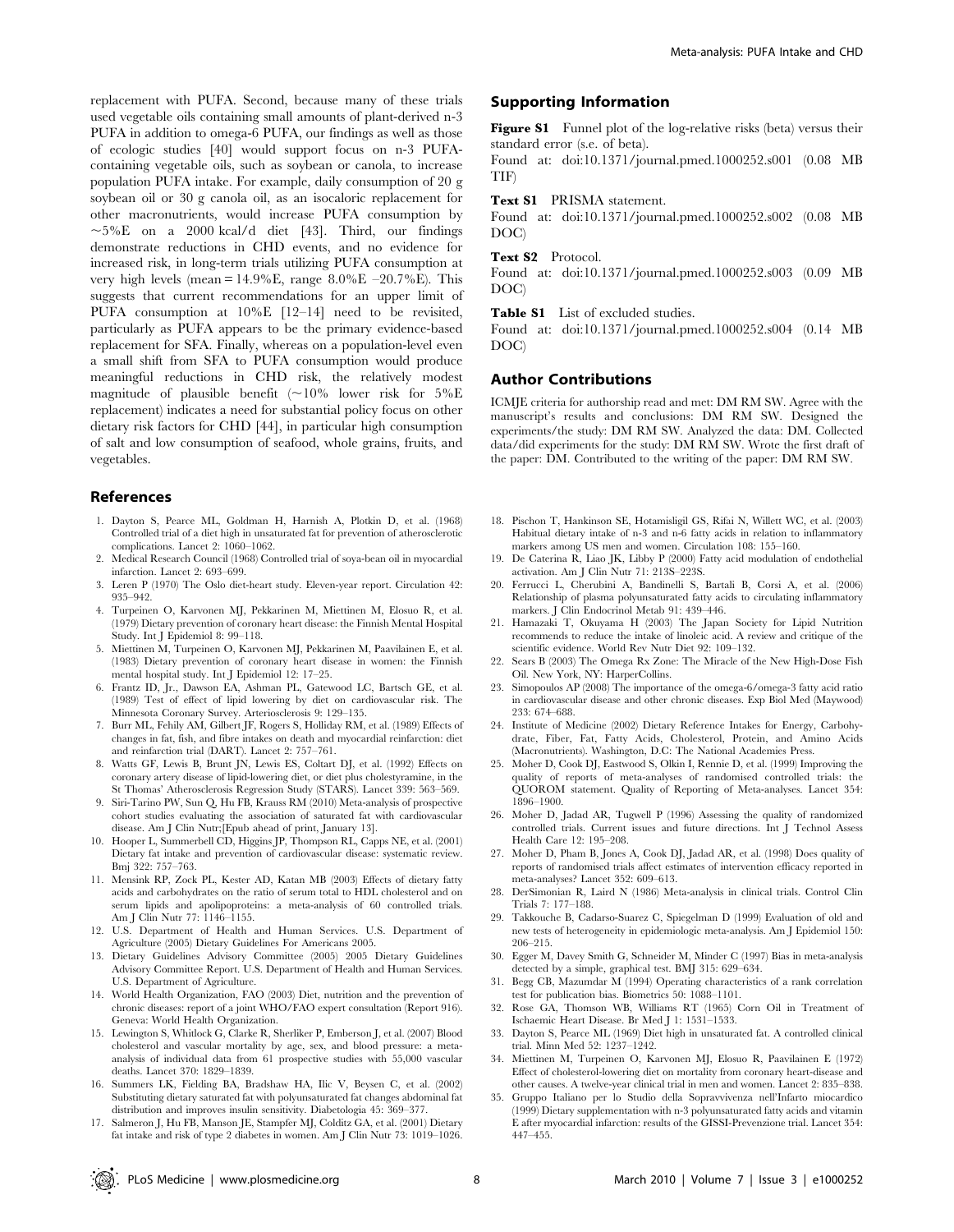- 36. Yokoyama M, Origasa H, Matsuzaki M, Matsuzawa Y, Saito Y, et al. (2007) Effects of eicosapentaenoic acid on major coronary events in hypercholesterolaemic patients (JELIS): a randomised open-label, blinded endpoint analysis. Lancet 369: 1090–1098.
- 37. GISSI-Heart Failure Investigators (2008) Effect of n-3 polyunsaturated fatty acids in patients with chronic heart failure (the GISSI-HF trial): a randomised, double-blind, placebo-controlled trial. Lancet Aug 29. [Epub ahead of print].
- 38. Jakobsen MU, O'Reilly EJ, Heitmann BL, Pereira MA, Balter K, et al. (2009) Major types of dietary fat and risk of coronary heart disease: a pooled analysis of 11 cohort studies. Am J Clin Nutr 89: 1425–1432.
- 39. Howard BV, Van Horn L, Hsia J, Manson JE, Stefanick ML, et al. (2006) Lowfat dietary pattern and risk of cardiovascular disease: the Women's Health Initiative Randomized Controlled Dietary Modification Trial. JAMA 295: 655–666.
- 40. Zatonski W, Campos H, Willett W (2008) Rapid declines in coronary heart disease mortality in Eastern Europe are associated with increased consumption of oils rich in alpha-linolenic acid. Eur J Epidemiol 23: 3–10.
- 41. Mozaffarian D (2005) Does alpha-linolenic acid intake reduce the risk of coronary heart disease? A review of the evidence. Altern Ther Health Med 11: 24–30; quiz 31, 79.
- 42. Oh K, Hu FB, Manson JE, Stampfer MJ, Willett WC (2005) Dietary fat intake and risk of coronary heart disease in women: 20 years of follow-up of the nurses' health study. Am J Epidemiol 161: 672-679.
- 43. Mozaffarian D, Clarke R (2009) Quantitative effects on cardiovascular risk factors and coronary heart disease risk of replacing partially hydrogenated vegetable oils with other fats and oils. Eur J Clin Nutr 63 Suppl 2: S22–33.
- 44. Danaei G, Ding EL, Mozaffarian D, Taylor B, Rehm J, et al. (2009) The preventable causes of death in the United States: comparative risk assessment of dietary, lifestyle, and metabolic risk factors. PLoS Med 6: Epub 2009 Apr 2028.